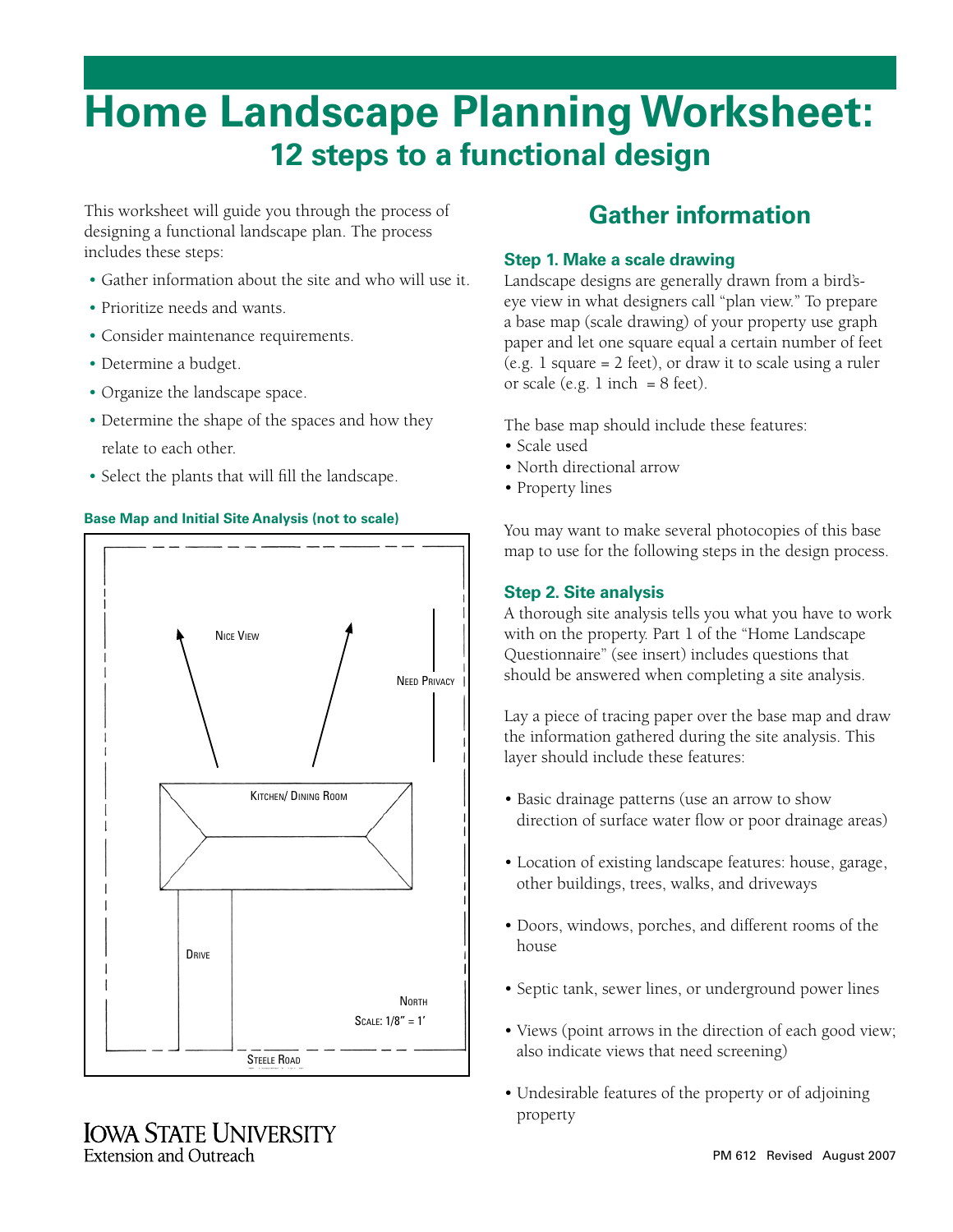#### **Step 3. Prioritize landscape needs and wants**

Once you know the physical attributes of your site you can start to determine and prioritize your landscape needs and wants using part 2 of the "Home Landscape Questionnaire." Thinking about your current and future needs and wants will help you maximize the landscape's usefulness over several years.

#### **Step 4. Consider maintenance requirements**

All landscapes require maintenance. Knowing how much time and money you are willing to spend on maintenance will influence your major design decisions. Thoughtful design combined with low maintenance plants and hardscapes (patios, walkways, etc.) can greatly reduce time spent on maintenance; try these suggestions, for example:

- Avoid lawn areas with angles of 90° or less—they are difficult to mow
- Include more trees and shrubs than annual and perennial flowers—they require less care
- Apply a 3- to 4-inch layer of mulch in planting beds it helps prevent weed growth

#### **Step 5. Determine a budget**

The cost of a landscaping project is a combination of time and money. For large, expensive projects you may want to spread the work and cost over 3 to 5 years. Developing an overall plan for the landscape helps you focus on completing parts of the project over that period.

### **Organize and define the space**

#### **Step 6. Identify home landscape use areas**

Just as in a home, a landscape is composed of areas that are used for different purposes. Most home landscapes have public, private, and service areas. Each should be designed to meet your needs and to create an attractive overall landscape.

#### **Public area**

This is most often the front yard and is the area the public sees from the street. The main purpose is to frame the house and create a visually appealing and inviting landscape. An attractive entryway or walkway to the house is a primary feature and is often surrounded by an uncluttered area of grass or another type of groundcover.

#### **Private or family area**

The private area is often the back yard and sometimes side yards. There should be easy access from the house to the outdoor space and features such as outdoor

furniture and lighting should be considered. Privacy from neighbors also may need to be considered.

#### **Service and work areas**

How you plan to use the landscape will affect how large of a work area you need and where it might be located in the landscape. Screens—such as a dense planting of shrubs, a vine on a trellis, or a fence—can make the service area less noticeable when viewed from other parts of the landscape.

#### **Step 7. Sketch functional diagrams**

Functional diagrams are a first attempt at organizing the landscape space in a way similar to a home's floor plan. The "use areas" described earlier are considered along with the information from part 2 of the questionnaire. To create functional diagrams, lay a piece of tracing paper over your base map and draw bubble shapes to represent the previously identified "use areas."

As you think about different ways to organize the space, also consider how people will move from one area to another, and how people will move between the house, garage, and landscape. As you think about circulation within the landscape, consider utility locations, drainage patterns, and plant material locations. These elements may affect possible design ideas.

#### **Functional Diagram**

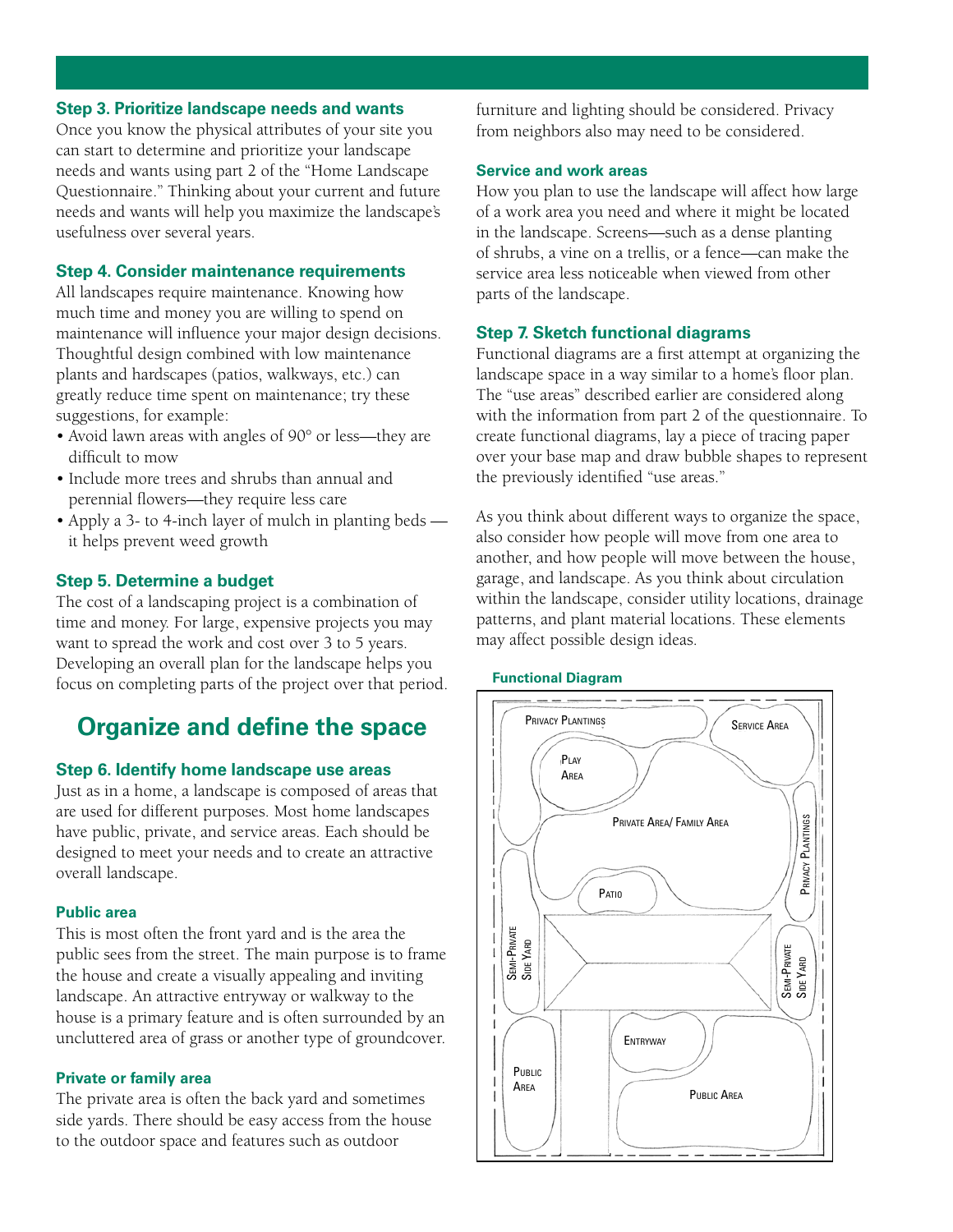#### **Step 8. Sketch form compositions**

A form composition is created when the different bubbles from the functional diagrams are given specific shapes. For example, the bubble that represented the lawn area could be drawn as a rectangle if a rectilinear style is used, or as a kidney bean shape if a more informal curvilinear style is selected. Using a similar form throughout the design helps create unity and structure within the design.



#### **Step 9. Consider spatial compositions**

Spatial composition focuses on the three-dimensional outdoor space. How do the trees, shrubs, low-growing plants, and hardscapes combine to make the ceilings, walls, and floors of outdoor rooms? The choices of plants and materials influence how the landscape looks and "feels." For example, trees with a tall, loose canopy create a sense of openness, while a tree with a dense and relatively low branching canopy creates a sense of enclosure.

#### **Step 10. Create a preliminary design**

This step allows you to convert the loose, freehand bubble diagrams and form compositions into a more refined, but still preliminary, design. The space is clearly organized, the outdoor rooms become obvious, and masses of plants are illustrated and characterized.

#### **Refine the preliminary design**

As you move into the final step of the design process, begin drawing landscape symbols on the tracing paper to represent specific landscape elements. Don't worry about selecting individual plants, a label of "deciduous tree" or a mass representing "perennials" is sufficient. Specific plants are decided in the final step.

#### **Preliminary Design**



After you have developed a final draft, take time to refer back to your earlier notes, site analysis, and landscape questionnaire. Think carefully about the design and how it will meet your needs.

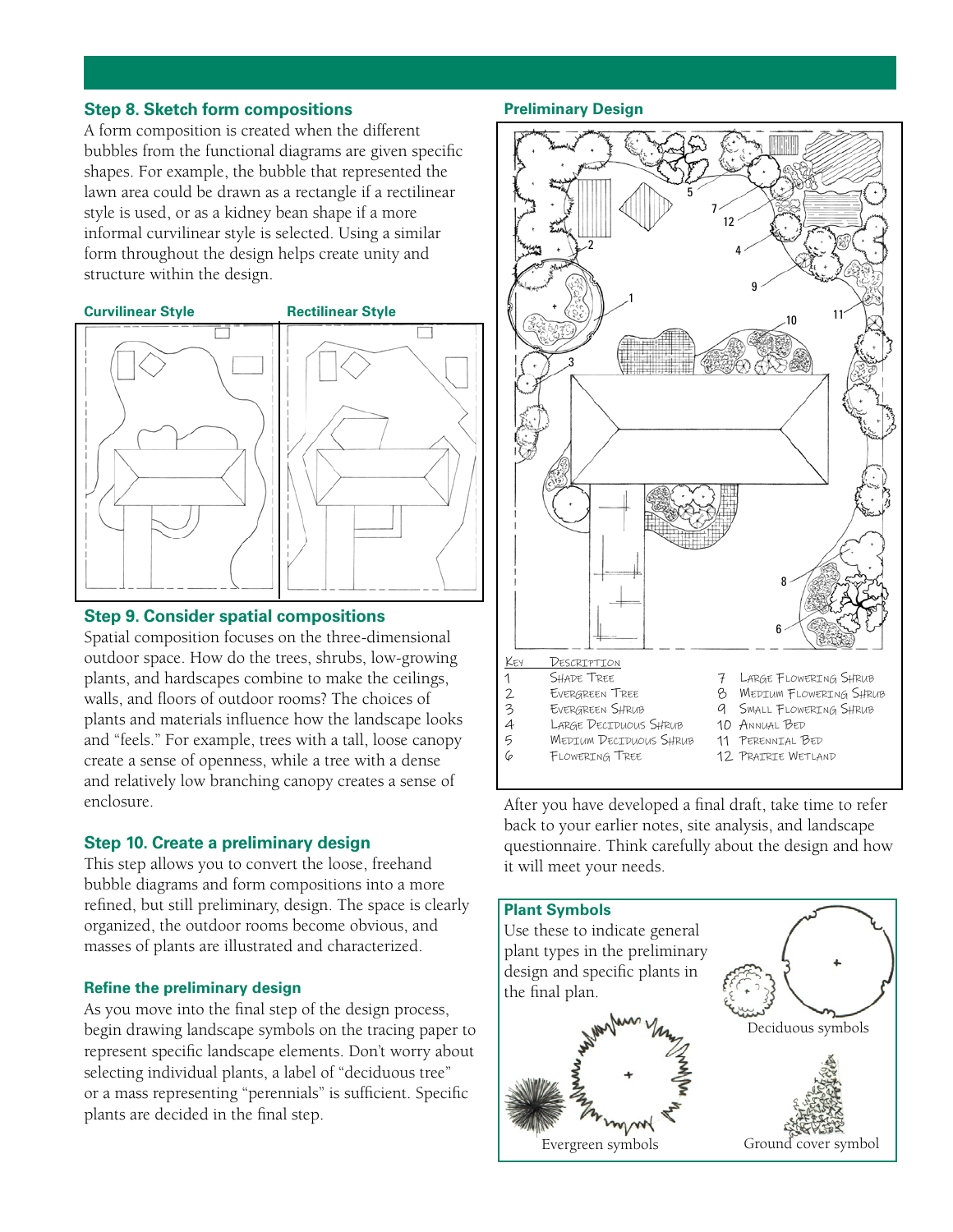#### **Step 11. Select plants**

Now is the time to select specific plants and use landscape symbols to represent them. These symbols need to be drawn to scale and should represent the mature spread of the plant. For example, if you are using a scale of  $1$  inch  $= 8$  feet, then a maple tree with a spread of 16 feet would be represented by a 2-inch diameter circle.

Select plants for your home landscape based on environmental requirements (hardiness level, heat zone tolerance, light, moisture, and soil requirements) and aesthetic qualities (form, texture, seasonal foliage color, flowers, fruit, bark, and mature size).

#### **Final Plan**



#### **Step 12. Draw the final landscape plan**

After plants are selected it is time to refine the preliminary design further into the final plan. In addition to the landscape design, the final plan also includes a planting key. This becomes your shopping list and includes both botanical and common plant names, a number or letter abbreviation that corresponds to the plan, and quantity.

You also may want to include a column indicating the reasons for selecting each plant (white flowers, red fall fruit, fragrant blossoms, etc.). This is helpful in case a particular plant isn't available at the nursery because it will remind you what characteristics to look for in the substituted plant.

#### **Resources**

Check these Web sites for publications and additional information:

[ISU Extension Distribution Center](www.extension.iastate.edu/store) www.extension.iastate.edu/store

#### [ISU Horticulture](www.yardandgarden.extension.iastate.edu)

www.yardandgarden.extension.iastate.edu

Prepared by Ann Marie VanDerZanden, extension horticulturist, and Diane Nelson, communication specialist. Illustrations by Liz Crimmins former ISU horticulture student. Layout by Jamie Quarnstrom, ISU graphic design student.

#### File: Hort and LA 2

This institution is an equal opportunity provider. For the full non-discrimination statement or accommodation inquiries, go to <www.extension.iastate.edu/diversity/ext>.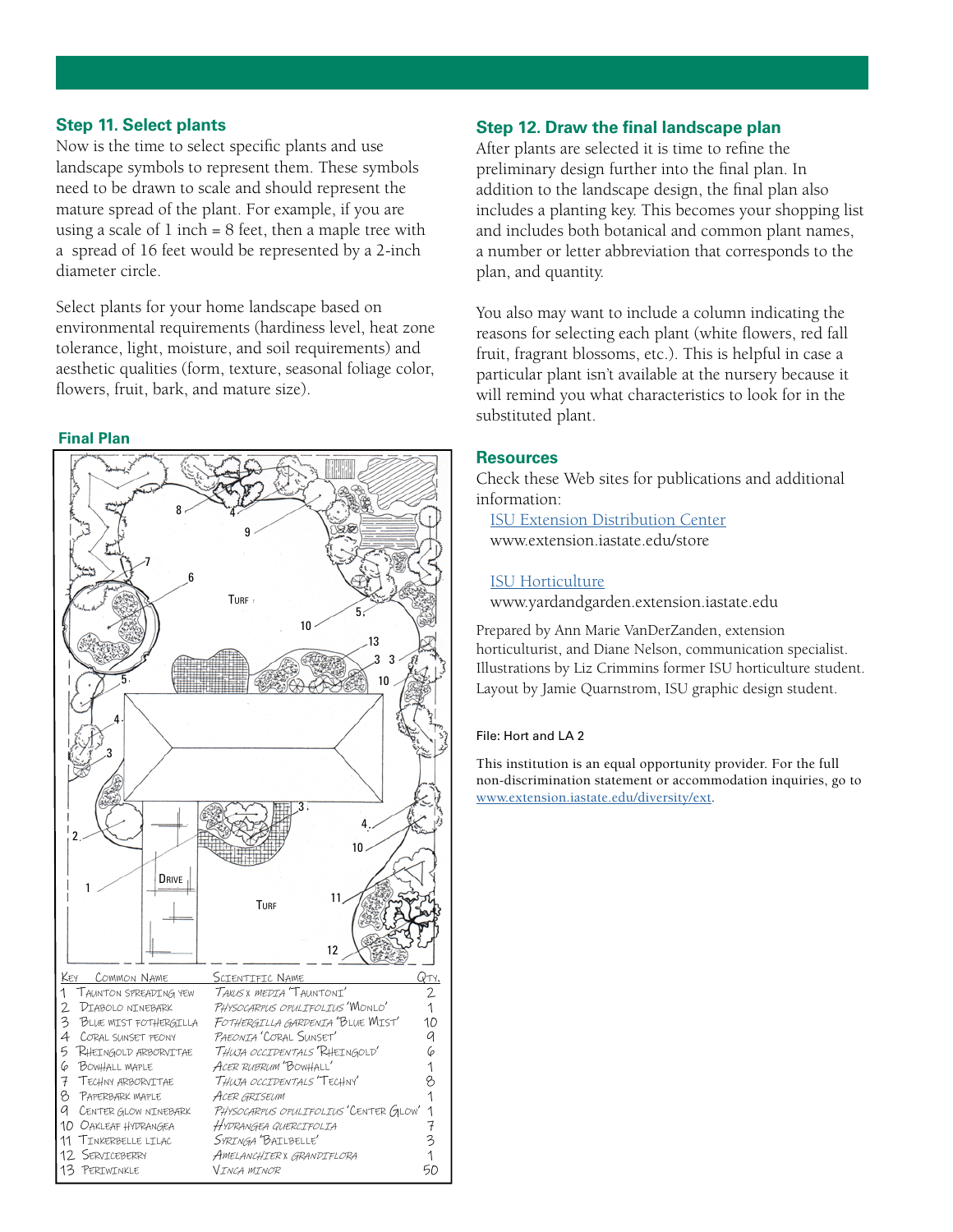## **Home Landscape Questionnaire, part 1**

(Adapted from Home Landscape: Understanding the basics of landscape design, PM 2004. Copies available from www.extension.iastate.edu/store)

| <b>Analyze the site</b><br>A thorough site analysis helps you<br>evaluate the existing landscape so<br>you develop a plan to enhance or               | Wind<br>What is the prevailing wind<br>direction in summer?                                              | Describe location and condition<br>of patio, deck, play structure,<br>fences, water features, and/or other<br>structures. Are existing structures<br>in the best location? |  |  |  |  |  |
|-------------------------------------------------------------------------------------------------------------------------------------------------------|----------------------------------------------------------------------------------------------------------|----------------------------------------------------------------------------------------------------------------------------------------------------------------------------|--|--|--|--|--|
| maintain your property's beauty<br>and sustainability. A comprehensive<br>understanding of your site identifies<br>existing light, moisture, and soil | What is the prevailing wind<br>direction in winter?                                                      |                                                                                                                                                                            |  |  |  |  |  |
| conditions. This information helps<br>create a landscape that is easier to<br>sustain.                                                                | Are windscreens needed? Where?                                                                           | Describe location and condition of<br>existing walks. Are walkways in the                                                                                                  |  |  |  |  |  |
| Soil, slope, drainage<br>Describe the soil type:                                                                                                      | <b>House</b><br>Describe location:                                                                       | right places?                                                                                                                                                              |  |  |  |  |  |
| Does soil type vary in different<br>areas of the property?                                                                                            | Describe the color:                                                                                      | Describe location and condition of<br>driveway or parking strip:                                                                                                           |  |  |  |  |  |
| Describe any elevation differences:                                                                                                                   | Describe the architectural style:                                                                        |                                                                                                                                                                            |  |  |  |  |  |
| Are retaining walls needed? Where?                                                                                                                    | Describe any unique features:                                                                            | <b>Existing Plants</b><br>Describe location and condition of<br>existing trees and shrubs:                                                                                 |  |  |  |  |  |
|                                                                                                                                                       | Describe the most desirable views:                                                                       |                                                                                                                                                                            |  |  |  |  |  |
| Describe any soggy areas:                                                                                                                             | Describe any undesirable views:                                                                          | Describe location and condition of<br>flower and/or vegetable gardens:                                                                                                     |  |  |  |  |  |
| Where does water drain?                                                                                                                               |                                                                                                          | <b>Other considerations</b><br>Describe your preferred level                                                                                                               |  |  |  |  |  |
| Sun                                                                                                                                                   | Describe location of utilities:                                                                          | of maintenance:                                                                                                                                                            |  |  |  |  |  |
| Describe sun exposure in public<br>areas:                                                                                                             | <b>Other existing structures</b><br>Describe location and condition of<br>garage and/or other buildings: | Are sound buffers needed? Where?                                                                                                                                           |  |  |  |  |  |
| Describe sun exposure in private<br>areas:                                                                                                            |                                                                                                          | Describe other conditions that<br>affect use of yard area:                                                                                                                 |  |  |  |  |  |
| Is summer shading needed? Where?                                                                                                                      |                                                                                                          |                                                                                                                                                                            |  |  |  |  |  |

University Extension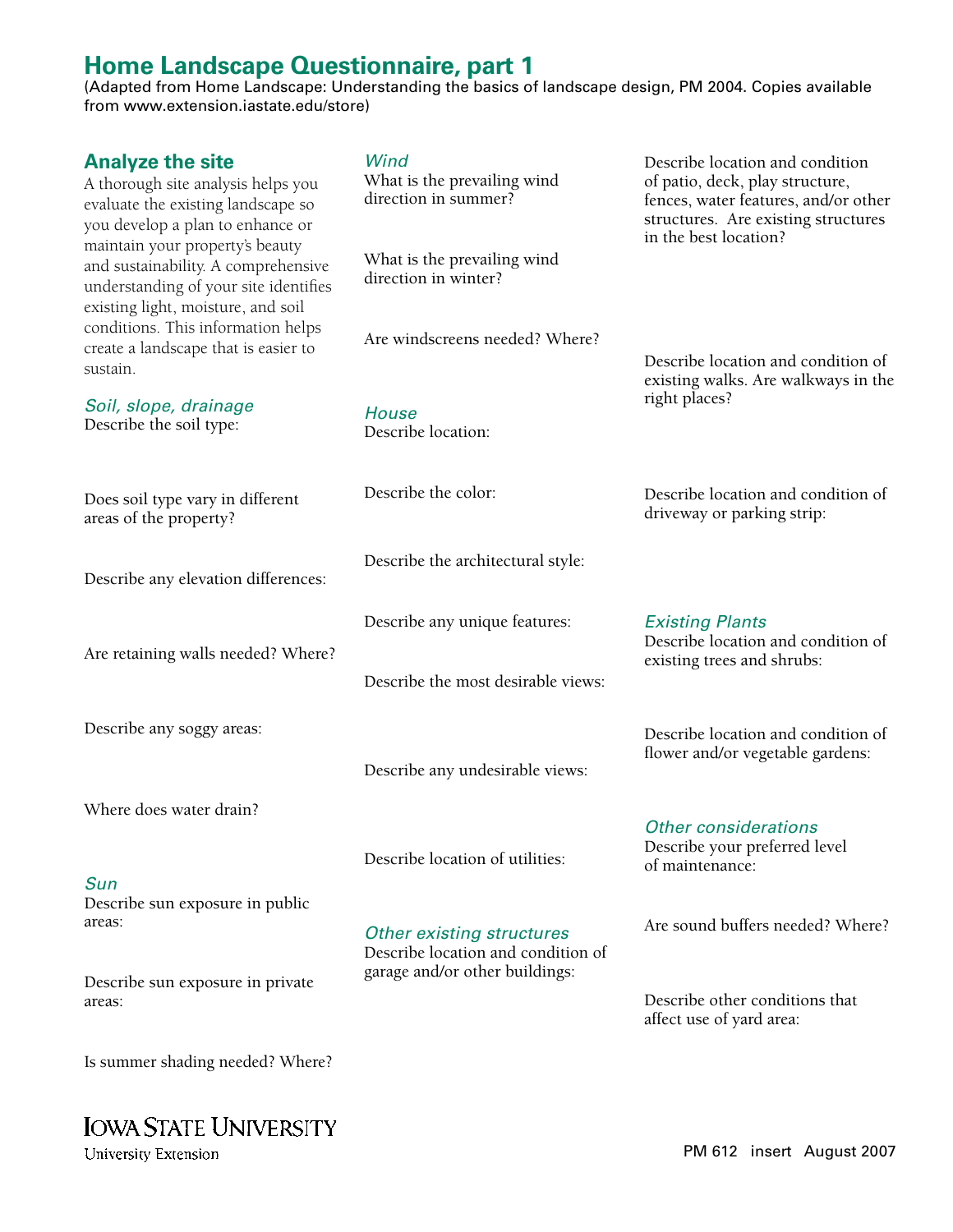### **This CHECKLIST will help you note important information during your site analysis.**

\_\_\_ Scale selected \_\_\_ Wells, cisterns \_\_\_ North arrow \_\_\_ Other buildings \_\_\_ House drawn in \_\_\_ Doors, windows \_\_\_ Good views \_\_\_ Bad views \_\_\_ Roads, drives \_\_\_ Existing trees \_\_\_ Walks \_\_\_ Existing shrubs \_\_\_ Sewer lines \_\_\_ Banks, slopes \_\_\_ Septic tank \_\_\_ Drainage \_\_\_ Water lines \_\_\_ Winter winds \_\_\_ Power lines \_\_\_ Summer winds \_\_\_ Phone line

Attach this sheet of graph paper to a clipboard to make it easier to take notes on site.

Using a tape measure, locate all features on your site.

This graph paper has  $\frac{1}{4}$  inch squares. A convenient scale would be  $\frac{1}{4}$  inch = 1 foot or  $\frac{1}{4}$  inch = 2 feet.